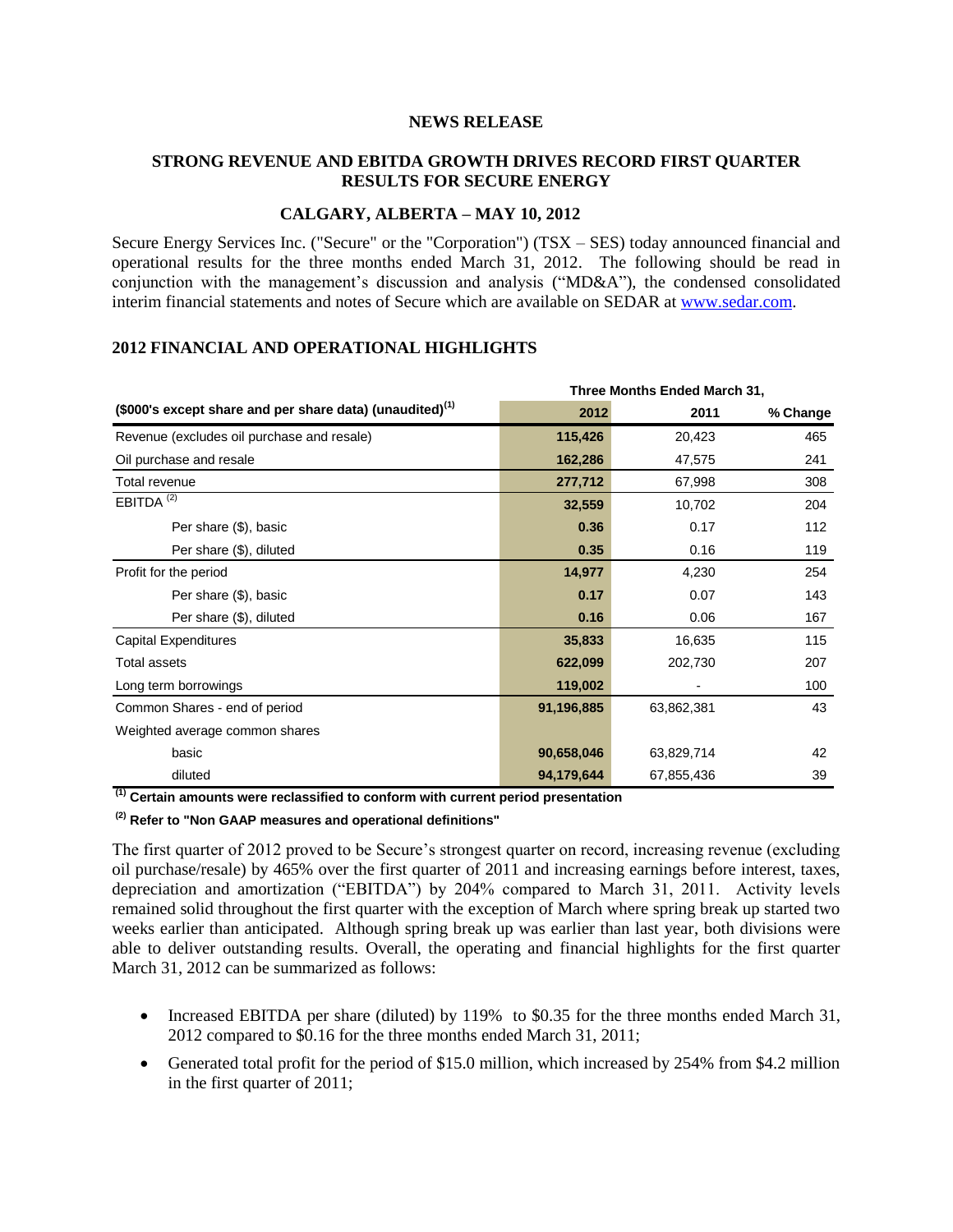- Achieved record revenue (excluding oil purchase and resale) of \$115.4 million for the three months ended March 31, 2012 compared to \$20.4 million in the comparable period of 2011. The PRD division saw increased demand for services with processing and terminaling volumes increasing by 177% compared to the first quarter of 2011. The PRD division also benefited from higher throughput and increased demand from its new Drayton Valley FST and Silverdale FST's. The DS division (acquired June 1, 2011) also had a solid first quarter realizing a 28% market share in western Canada, which resulted in a total of 13,875 operating days in Canada and revenue per operating day of \$4,919;
- Reported oil purchase and resale revenue in the first three months of 2012 of \$162.3 million compared to \$47.6 million in the same period of 2011. The increase is a result of the Corporation becoming a single shipper at the Drayton Valley FST in January 2012 and single shipper at the La Glace FST in the fourth quarter of 2011, in addition to increasing throughput at all pipeline connected facilities;
- Achieved EBITDA of \$32.6 million for the three months ended March 31, 2012 compared to \$10.7 million in the same period of 2011. EBITDA has increased significantly as a result of the new DS division added in June of 2011 and the new facilities and the added expansion services in the PRD division added during the last half of 2011. The Corporation has also benefited from increased demand for services and continued strength in energy sector activity during the first quarter of the 2012 year;
- Completed the acquisition of the operating assets (excluding working capital) of New West Drilling Fluids Inc. ("New West") for an aggregate cash purchase price of \$3.4 million. New West specialized in providing drilling fluid systems and products for heavy oil drilling. New West is well known for its patented SAGD system, "BITUDRIL", the first bitumen encapsulating polymer based system on the market. Adding New West's assets, including BITUDRIL, to Marquis Alliance's existing patented and proprietary SAGD product line will increase Marquis Alliance's ability to provide the most cost effective drilling fluid solutions in the SAGD market;
- Incurred capital expenditures of \$35.8 million. This includes the \$3.4 million for the New West acquisition, \$0.5 million of sustaining capital and \$31.9 million on growth and expansion capital. Expansion capital of \$4.3 million was incurred to increase capacity at several FST's, which included adding waste processing services, additional risers, tanks, meters, and disposal wells. A total of \$27.6 million was incurred on growth capital expenditures on projects in various stages of development. The projects are as follows:
	- o Wild River SWD (permanent facility);
	- o Phase III (oil treating and terminalling) at Dawson FST;
	- o Oil based mud ("OBM") blending plant at the Drayton Valley FST;
	- o Judy Creek FST and Rocky Mountain House ("Rocky") FST;
	- o Saddle Hills and Fox Creek landfills;
	- o Rental equipment (centrifuges, tanks);
- Exercised the accordion feature on the Corporation's existing revolving credit facility. The revolving credit facility was increased from \$150.0 million to \$200.0 million. The Corporation's current available debt capacity and projected cash flow from operations provides sufficient funding to execute on the Corporation's 2012 capital budget of \$116.0 million;
- Maintained a strong balance sheet, exiting the first quarter 2012 with positive working capital of \$89.5 million and available borrowings of \$72.7 million;
- Continued to actively participate in environmental recycling process improvements and cost saving initiatives for customers. This includes performing test pilot programs on drilling fluids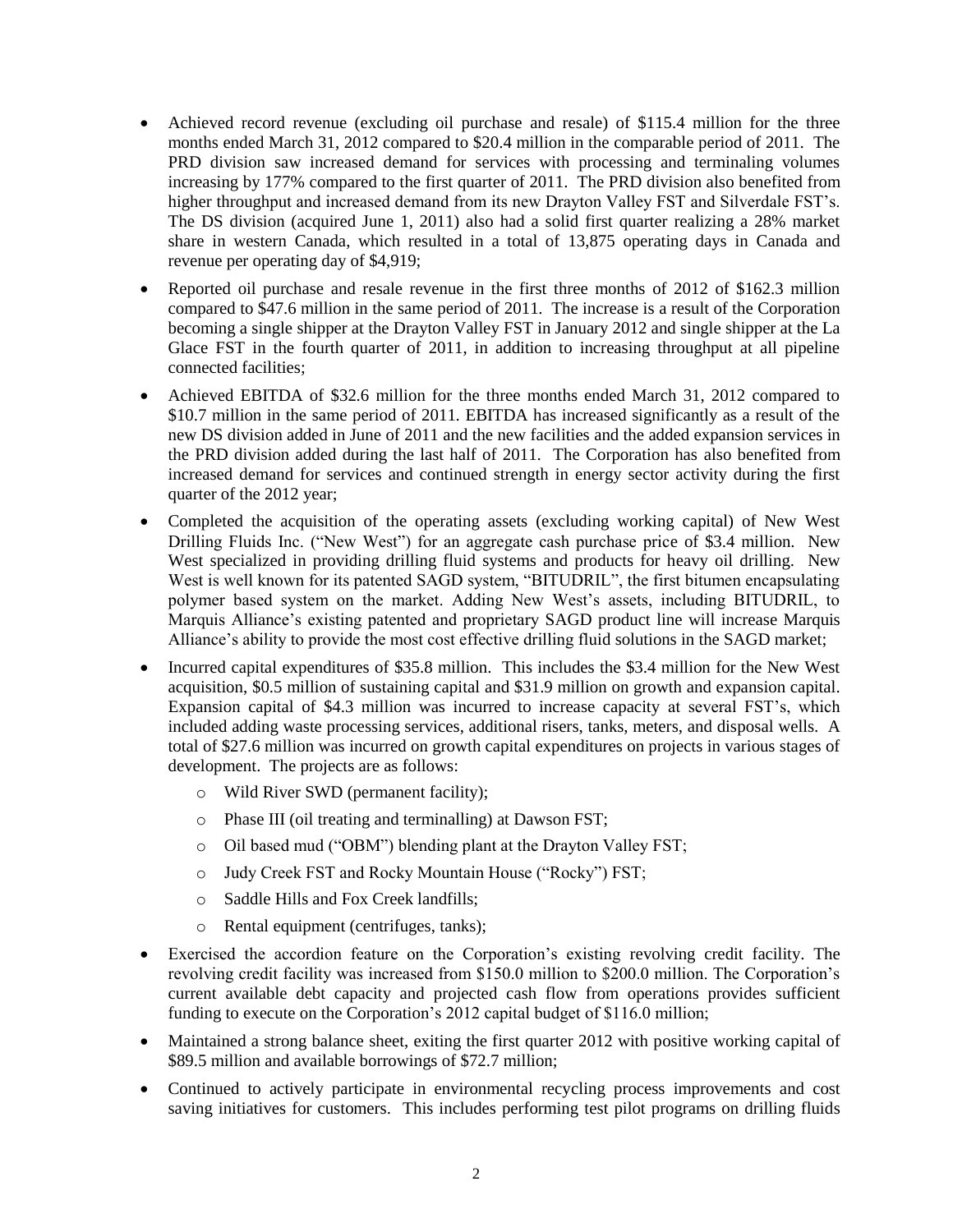recycling. The Corporation is also engaged in research/development on new techniques that will ultimately provide customers with new opportunities to recycle, re-use and reduce oil and gas byproduct waste; and

• Increased the Corporation's total employee count to over 600 employees in order to support current and continued growth. The Corporation is proud to be an employer of choice, investing in people that provide safe and innovative solutions.

| $($000's)$ (unaudited) <sup>(1)</sup>                 |         | Three Months Ended March 31, |          |  |  |
|-------------------------------------------------------|---------|------------------------------|----------|--|--|
|                                                       | 2012    | 2011                         | % Change |  |  |
| Revenue                                               |         |                              |          |  |  |
| Processing, recovery and disposal services (a)        | 34,066  | 20,423                       | 67       |  |  |
| Oil purchase and resale service                       | 162,286 | 47,575                       | 241      |  |  |
| <b>Total PRD division revenue</b>                     | 196,352 | 67,998                       | 189      |  |  |
| <b>Operating Expenses</b>                             |         |                              |          |  |  |
| Processing, recovery and disposal services (b)        | 11,862  | 7,302                        | 62       |  |  |
| Oil purchase and resale service                       | 162,286 | 47,575                       | 241      |  |  |
| Depreciation, depletion, and amortization             | 6,551   | 4,183                        | 57       |  |  |
| <b>Total operating expenses</b>                       | 180,699 | 59,060                       | 206      |  |  |
| <b>General and administrative</b>                     | 3,064   | 2,047                        | 50       |  |  |
| <b>Total PRD division expenses</b>                    | 183,763 | 61,107                       | 201      |  |  |
| Operating Margin <sup>(2)(a-b)</sup>                  | 22,204  | 13,121                       | 69       |  |  |
| Operating Margin <sup>(2)</sup> as a % of revenue (a) | 65%     | 64%                          | 2        |  |  |

# **PRD DIVISION OPERATING HIGHLIGHTS**

**(1) Certain amounts were reclassified to conform with current period presentation (see note below)**

**(2) Refer to "Non GAAP measures and operational definitions"**

**Note:** In the prior year, the Corporation completed the acquisition of Marquis Alliance Energy Group Inc. and its wholly owned subsidiaries ("Marquis Alliance") and XL Fluids Systems Inc. ("XL Fluids"), creating the DS division. In 2012, Secure has reclassified certain costs within the division, including segregating out costs associated with Corporate overhead. Accordingly, any reclassifications in 2012 were adjusted in the prior year to conform to current period presentation.

# **Highlights for the PRD division included:**

 Revenue from processing, recovery and disposal in the first quarter of 2012 increased by 67% to \$34.1 million from \$20.4 million in the comparable period of 2011. Processing volumes in the first quarter of 2012 increased by 199% over the first quarter of 2011. Contributing factors for the significant increase relate to the Drayton Valley FST and Silverdale FST becoming operational in the fourth quarter of 2011, the completion of Obed and South GP waste expansion subsequent to the first quarter of 2011, increased demand for the Corporation's services and an overall increase in oil and gas activity. During the quarter, \$1.3 million in revenue and expenses in the comparative quarter of 2011 were reclassified to the oil purchase and resale service line. The reclassification relates to the impact of natural gas liquids purchased and sold to maximize differentials on various oil streams;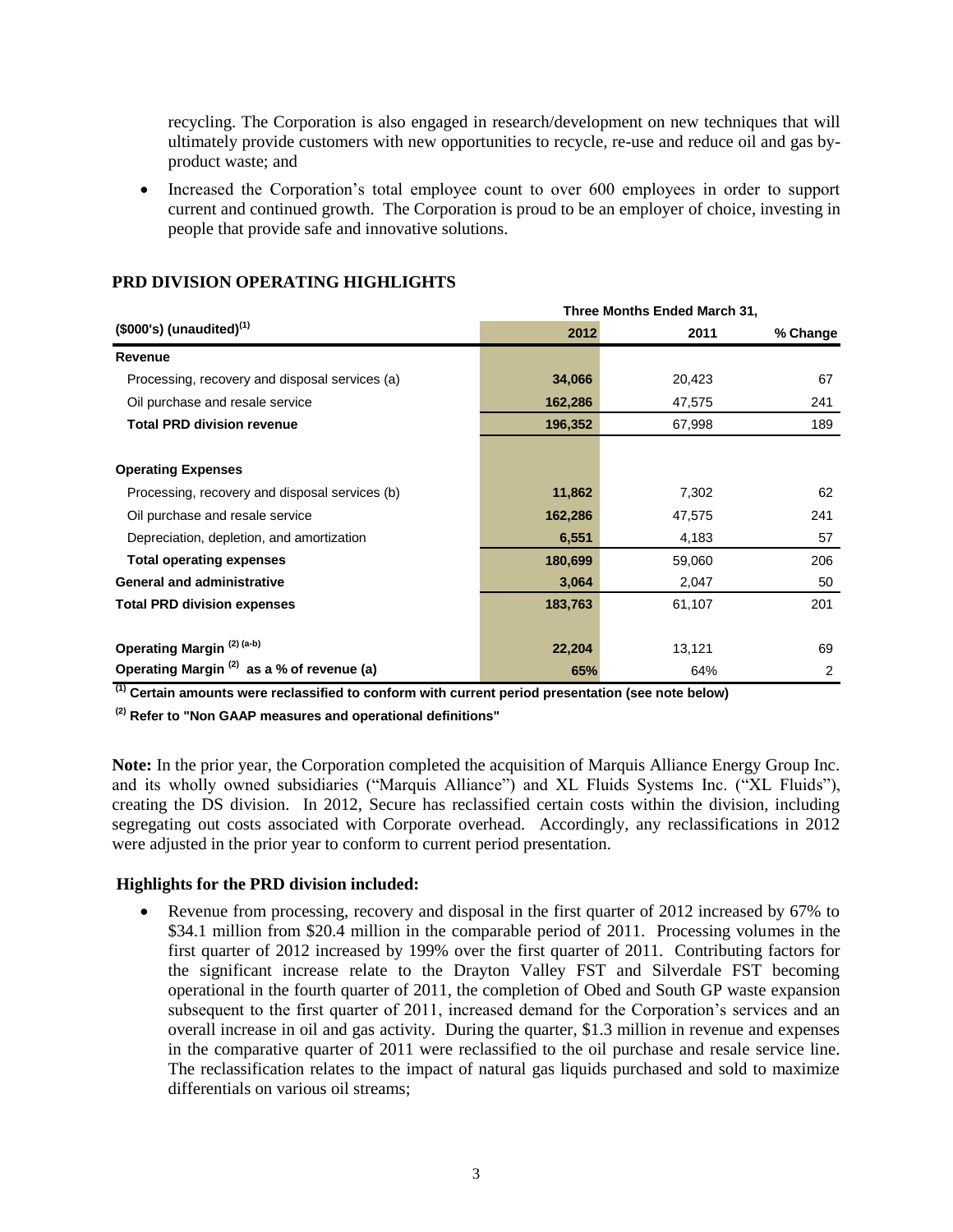- Operating expenses from processing, recovery and disposal services for the three months ended March 31, 2012 increased to \$11.9 million from \$7.3 million in the comparative period of 2011. The increase in operating expenses relates to higher variable costs (trucking, utilities, etc.) associated with the 67% increase in revenue (excluding oil purchase/resale) for the first quarter of 2012 compared to the first quarter of 2011. In addition, operating expenses increased as a result of the addition of the Drayton Valley FST and Silverdale FST becoming operational in the fourth quarter of 2011, the completion of Obed and South GP waste expansion subsequent to the first quarter of 2011, and increased demand for the Corporation's services;
- Operating margin as a percentage of revenue from processing, recovery and disposal services for the first quarter 2012 was 65%, up from 64% in the first quarter of 2011. As discussed in the revenue analysis, \$1.3 million in revenue and expenses in the comparative quarter of 2011 were reclassified to the oil purchase and resale service line. If the natural gas liquids purchased and sold were not reclassified, the operating margin in the first quarter of 2012 would have been 61% compared to 60% in the same quarter of 2011. The operating margin is up 5% from the fourth quarter of 2011, primarily related to a reduction in trucking costs at the Drayton Valley FST as the pipeline connection was obtained in early January. Overall, operating expenses and operating margin are in line with management expectations.

| $($ \$000's) (unaudited) $(1)$              |        | Three Months Ended March 31, |          |  |
|---------------------------------------------|--------|------------------------------|----------|--|
|                                             | 2012   | 2011                         | % Change |  |
| Revenue                                     |        |                              |          |  |
| Drilling services (a)                       | 81,360 |                              | 100      |  |
| <b>Operating expenses</b>                   |        |                              |          |  |
| Drilling services (b)                       | 60,663 |                              | 100      |  |
| Depreciation and amortization               | 2,785  |                              | 100      |  |
| <b>Total DS division operating expenses</b> | 63,448 |                              | 100      |  |
| General and administrative                  | 6,728  |                              | 100      |  |
| <b>Total DS division expenses</b>           | 70,176 |                              | 100      |  |
|                                             |        |                              |          |  |
| Operating Margin <sup>(2)(a-b)</sup>        | 20,697 |                              | 100      |  |
| Operating Margin % <sup>(2)</sup>           | 25%    |                              | 100      |  |

# **DS DIVISION OPERATING HIGHLIGHTS**

**(1) Includes DS division from its acquisition on June 1, 2011.**

**(2) Refer to "Non GAAP measures and operational definitions"**

#### **Highlights for the DS division included:**

- In the first quarter of 2012, revenue from the DS division was \$81.4 million compared to \$74.7 million for the fourth quarter of 2011 and nil for the comparative period of 2011 (acquisition date of June 1, 2011). This represents a 9% increase in revenue from the fourth quarter of 2011 to the first quarter of 2012. The quarter over quarter increase from 2011 into 2012 is the result of increased activity across all service lines during the active winter drilling season and the acquisition of New West completed on January 25, 2012;
- The drilling fluids service line estimated Canadian market share over the first quarter of 2012 was 28% compared to 25% in the fourth quarter of 2011. The market share percentage was based on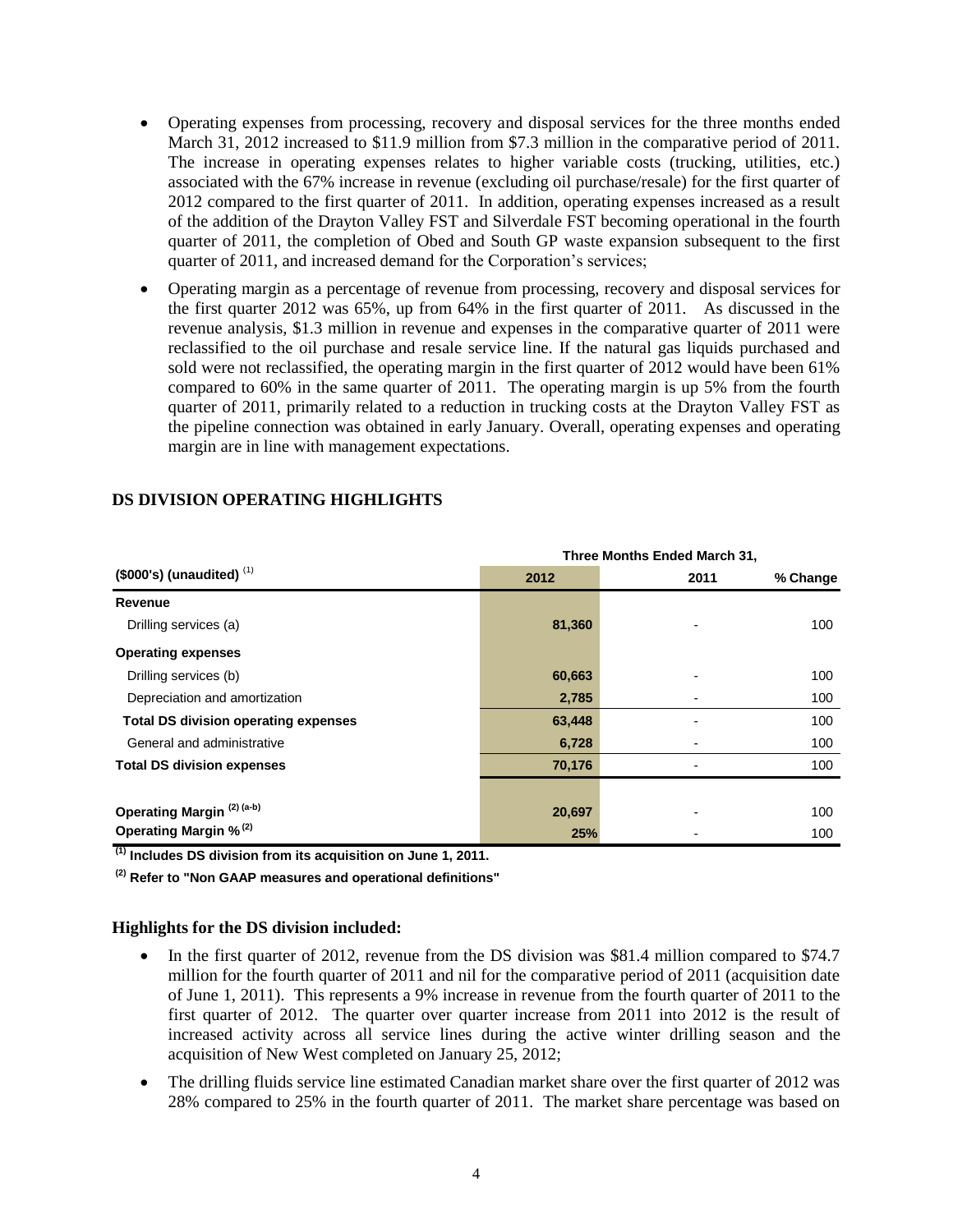the Canadian Association of Oilwell Drilling Contractors ("CAODC") average monthly rig count for Western Canada of 540 rigs for the same period, compared to 489 rigs through the three months ended December 31, 2011 (refer to "Non GAAP measures and Operational Definitions"). Average monthly rig count in the first quarter of 2012 increased by 10% from the fourth quarter of 2011, driven by the active winter drilling season. For the three months ending March 31, 2012, the DS division (from June 1, 2011) in Canada had a total of 13,875 operating days and total revenue per operating day of \$4,919. This slight decline from the prior two quarters is attributable to a combination of factors including an increase in drilling shallow vertical wells used for delineation purposes and a different service/product mix;

• For the three months ended March 31, 2012 operating margin was 25% compared to 24% in the fourth quarter of 2011. Operating margins are in line with management expectations as operating costs continue to be impacted as a result of a changing product mix as more oil and gas producers moved from water based drilling fluids to oil based drilling fluids in the first quarter. Increased horizontal drilling combined with increasingly technical drilling programs is driving demand for oil based drilling fluids. Oil base stock is an expensive, low margin and high volume commodity. Therefore, in periods of rising oil based stock prices or increased activity in oil based drilling fluids, revenue and product costs will increase accordingly, resulting in decreasing margins on a percentage basis.

# **OUTLOOK**

In April 2012, the Petroleum Services Association of Canada ("PSAC") revised the 2012 drilling forecast from 13,350 total wells expected to be drilled to 13,150 wells. It is uncertain what impact a decline in dry gas drilling may have on activity, as any such reduction may be offset by increases in oil and liquids rich natural gas drilling that remains strong at current pricing levels. In addition, Secure maintains the view that operating days and meters drilled are a better indicator of activity levels for the oil and gas sector and the Corporation than the number of wells drilled. The CAODC recently reported that in the first quarter of 2012, total meters drilled increased by seven percent over the first quarter of 2011. Therefore, offsetting the marginal decrease in wells drilled is the increase in meters drilled. The increase in meters drilled continues to be a result of more complex drilling, a move to horizontal wells and greater lengths/depths being pursued by operators. The Corporation anticipates the increase in the number of operating days and meters drilled in 2012, combined with high levels of drilling liquids, will result in sustained actively levels, which will maintain demand for services at the Corporation's waste processing and disposal facilities and in the DS division's business. Moreover, while Secure's business is affected in part by drilling and drilling related activities, the Corporation's PRD operating activities are more heavily weighted to the production cycle, specifically processing, treating, terminalling and marketing of crude oil.

The Corporation continues to explore a number of opportunities to expand Secure through additional service lines, organic growth, and/or through strategic acquisitions in key market areas in both Canada and the United States. The revitalization of mature oil pools continues to drive demand for more infrastructure. In 2012, capital expenditures are expected to be approximately \$116.0 million, of which \$35.8 million was incurred in the first quarter. In the second quarter, Secure's PRD division commenced construction on the new Rocky FST and the new Judy Creek FST. Secure expects these new FST's to commence operations in early 2013. During the second quarter, Secure also expects to complete and commission the Wild River SWD and start construction of a landfill in Fox Creek and a landfill in Saddle Hills. The PRD division will also start construction in the second quarter of an OBM blending facility at its existing Drayton Valley FST to reduce costs associated with logistics, to develop recycling opportunities and to support the ongoing activities in the DS division.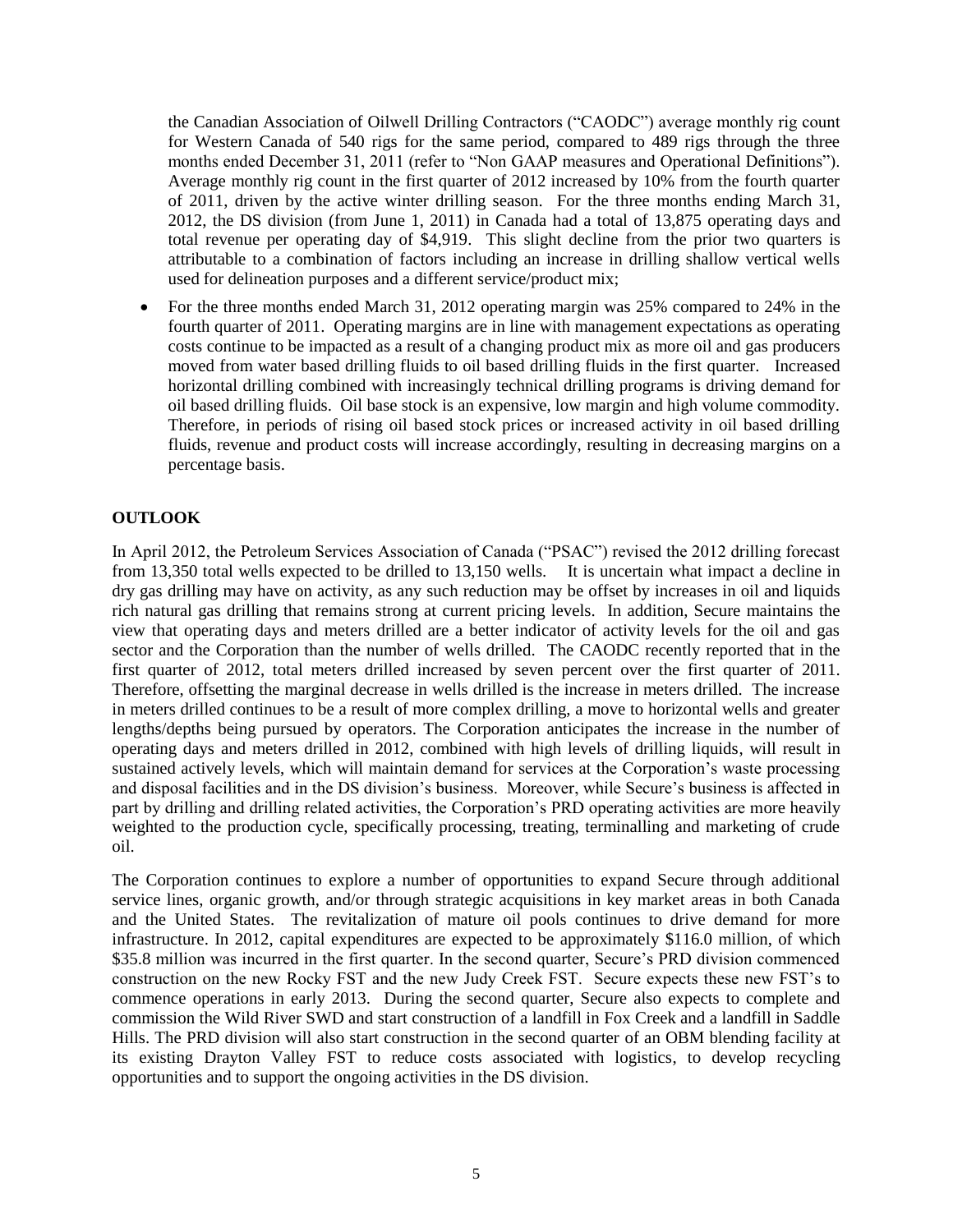The Corporation's 2012 capital budget includes \$14.0 million for the DS division for growth capital allocated evenly between Canada and the United States. The majority of the capital is comprised of onsite closed loop solid's control equipment which continues to achieve high utilization rates. The majority of the on-site closed loop systems in the United States are located in North Dakota, where activity levels are at an all time high and continue to increase.

Based on Secure's available debt capacity and cash flow from operations, the Corporation is well positioned to execute on its 2012 capital program and take advantage of opportunities in the current market place. For the remainder of 2012, the Corporation will continue to focus on strengthening market position across all service lines and executing on its business strategy.

# **INTERIM FINANCIAL STATEMENTS AND MD&A**

The condensed consolidated interim financial statements and MD&A of Secure for the three months ended March 31, 2012 are available immediately on Secure's website at [www.secure-energy.ca.](http://www.secure-energy.ca/) The condensed consolidated interim financial statements and MD&A will be available tomorrow on SEDAR at [www.sedar.com.](http://www.sedar.com/)

# **FORWARD-LOOKING STATEMENTS**

Certain statements contained in this document constitute "forward-looking statements" and/or "forwardlooking information" within the meaning of applicable securities laws (collectively referred to as forwardlooking statements). When used in this document, the words "may", "would", "could", "will", "intend", "plan", "anticipate", "believe", "estimate", "expect", and similar expressions, as they relate to Secure, or its management, are intended to identify forward-looking statements. Such statements reflect the current views of Secure with respect to future events and operating performance and speak only as of the date of this document. In particular, this document contains forward-looking statements pertaining to: general market conditions; the oil and natural gas industry; activity levels in the oil and gas sector, including drilling levels; commodity prices for oil, NGLs and natural gas; the increase in 2012 operating days; demand for the Corporation's services; expansion strategy; the amounts of the PRD and DS divisions' 2012 capital budgets and the intended use thereof; debt service; capital expenditures; completion of facilities; future capital needs; access to capital; acquisition strategy; the Corporation's capital spending on the new Rocky Mountain House and Judy Creek, Alberta full service terminals; oil purchase and resale revenue; completion of the permanent facility construction at Wild River and the construction of landfills at Saddle Hills and Fox Creek, Alberta.

Forward-looking statements concerning expected operating and economic conditions are based upon prior year results as well as the assumption that increases in market activity and growth will be consistent with industry activity in Canada, United States, and internationally and growth levels in similar phases of previous economic cycles. Forward-looking statements concerning the availability of funding for future operations are based upon the assumption that the sources of funding which the Corporation has relied upon in the past will continue to be available to the Corporation on terms favorable to the Corporation and that future economic and operating conditions will not limit the Corporation's access to debt and equity markets. Forward-looking statements concerning the relative future competitive position of the Corporation are based upon the assumption that economic and operating conditions, including commodity prices, crude oil and natural gas storage levels, interest rates, the regulatory framework regarding oil and natural gas royalties, environmental regulatory matters, the ability of the Corporation and its subsidiary to successfully market their services and drilling and production activity in North America will lead to sufficient demand for the Corporation's services and its subsidiary's services including demand for oilfield services for drilling and completion of oil and natural gas wells, that the current business environment will remain substantially unchanged, and that present and anticipated programs and expansion plans of other organizations operating in the energy service industry will result in increased